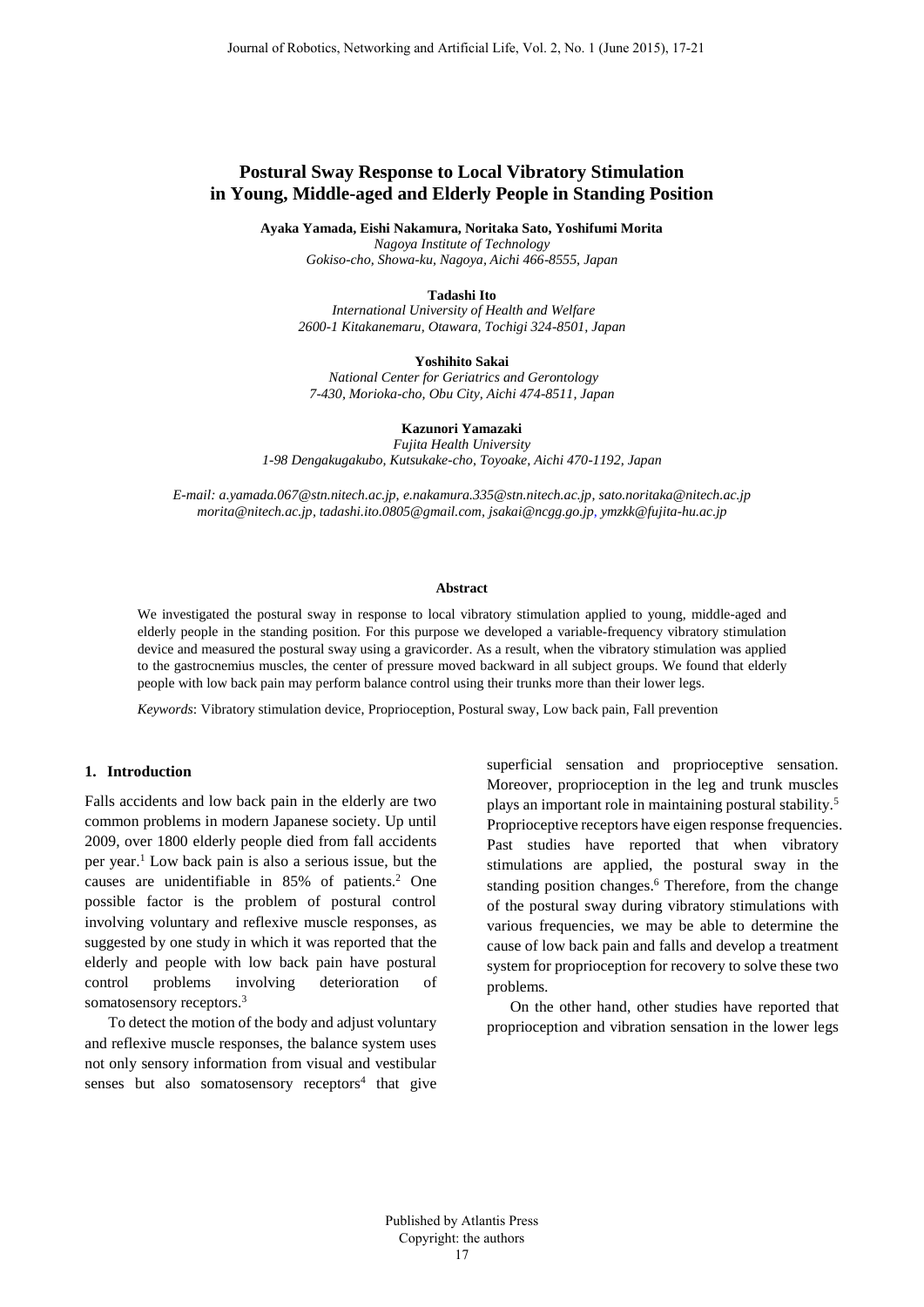decrease with aging.<sup>7</sup> Moreover, postural instability has been observed in elderly people.<sup>8</sup> That study and others, however, examined the postural sway of each age group in response to local vibratory stimulation applied using different vibratory stimulation devices under different experimental conditions.

Against such a background, the final goal of our research is to develop a treatment system for proprioception. To achieve this goal, the procedure involves investigating postural sway in response to local vibratory stimulation applied to human subjects in the standing position, to find the frequency of the vibratory stimulation and the body parts related to low back pain and falls, which will help to determine the causes of low back pain and falls.

In the work described in this paper, we developed a variable-frequency vibratory stimulation device and measured the postural sway response of young, middleaged, and elderly people to local vibratory stimulation when in the standing position. We focused on low back pain and investigated the frequencies of vibratory stimulation and the body parts related to low back pain.

# **2. Variable-frequency vibratory simulation device**

We developed the variable-frequency vibratory stimulation device shown in Fig. 1. The device consists of a laptop computer, an audio amplifier, four vibrators, and a switch for selecting one of the vibrators. A sine wave signal with an arbitrary frequency generated on the laptop computer is input to the audio amplifier. By regulating the gain of the audio amplifier, the amplitudes of the vibrators can be changed. The range of displacement of the vibrators is 0–0.8 mm, and the frequency range is 30–400 Hz. Each vibrator is fixed to a holder. The four vibrators are attached to the left and right gastrocnemius muscles (GM) and the left and right lumbar multifidus (LM) with rubber belts. The lengths of the rubber belts are adjusted according to the perimeters of the body parts to which they are fixed to keep the pushing forces constant. As a gravicorder, we use a Wii Balance Board (Nintendo Co., Ltd.). The Wii Balance Board has been reported to be reliable enough for medical use.<sup>9</sup>



Fig.1. Photograph and block diagram of variable-frequency vibratory stimulation device.



Fig.2. Subject wearing the device.

# **3. Experiment**

## **3.1.** *Purpose*

The purpose of the experiment was to investigate the postural sway response to local vibratory stimulation applied to young, middle-aged, and elderly people in the standing position by using the vibratory stimulation device that we developed, together with the Wii Balance Board.

### **3.2.** *Subjects*

The subjects were 25 healthy young people (12 males and 13 females, aged 21.6  $\pm$ 1.2), 25 healthy middle-aged people (13 males and 12 females, aged  $46.0 \pm 3.0$ ),  $46$ elderly people with lumbar spondylosis without low back pain (28 males and 18 females, age =  $73.8 \pm 5.3$ ), and 28 elderly people with lumbar spondylosis with low back pain (10 males and 18 females, age =  $75.5 \pm 5.1$ ).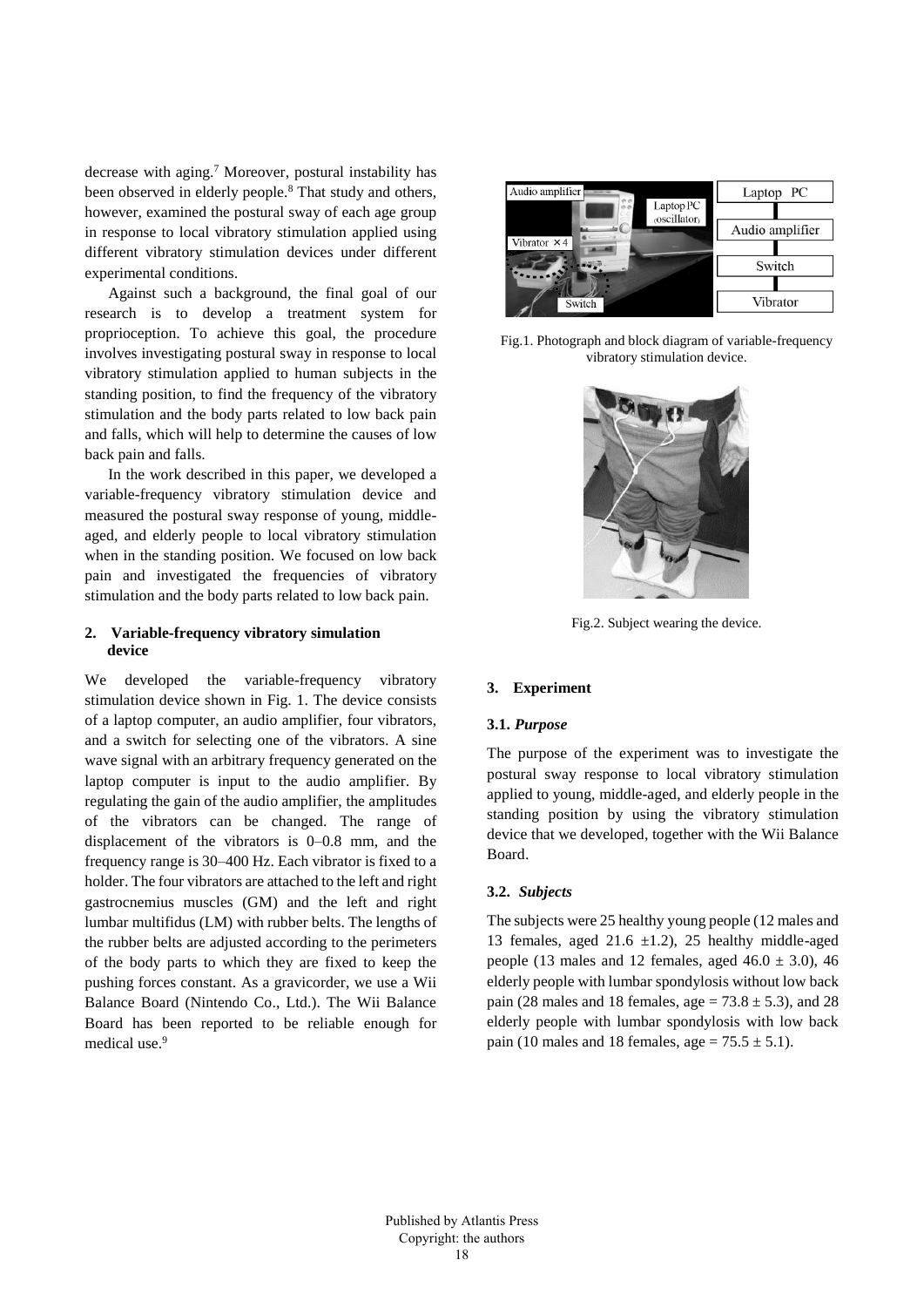Table 1. Measurement procedure (GM: Gastrocnemius muscles, LM: Lumbar multifidus)

| $\mu$ $\mu$ $\mu$ $\mu$ $\mu$ $\mu$ $\mu$ |           |                           |
|-------------------------------------------|-----------|---------------------------|
|                                           | Frequency | Body part where vibratory |
|                                           |           | stimulation is applied    |
| Step 1                                    | 30 Hz     | <b>GM</b>                 |
| Step 2                                    | 30 Hz     | LM                        |
| Step 3                                    | $60$ Hz   | <b>GM</b>                 |
| Step 4                                    | 60 Hz     | LM                        |
| Step 5                                    | 150 Hz    | <b>GM</b>                 |
| Step 6                                    | 150 Hz    | LM                        |
| Step 7                                    | 240 Hz    | <b>GM</b>                 |
| Step 8                                    | 240 Hz    | LM                        |

### **3.3.** *Method*

The center of pressure (CoP) in postural sway while the subject stood still on the Wii Balance Board was measured as shown in Fig. 2. The subject stood barefoot on the Wii Balance Board with his/her feet together and his/her eyes open or closed. The subject was instructed to remain still and relaxed in the standing posture with his/her arms hanging loosely at his/her side.

One measurement for each subject consisted of eight steps for the different vibration frequencies and the different body parts where the vibratory stimulation was applied. The measurement procedure is shown in Table 1. An interval of 60 s was added after every step, during which each subject sat resting in a chair. Figure 3 shows the experimental procedure in one step. The time needed for one step was 75 s. One step consisted of five sections, namely, "EO", "EC", "Pre", "Dur" and "Post". The time needed for one section was 15 s. In the EO-section, the subject looked at a marker on the wall. In the EC-section and the Pre-section, the eyes were closed. Only in the Dur-section, the vibratory stimulation was applied to the subject with the eyes closed. In the Post-section, the subject's eyes were closed.

The vibratory stimulation was applied alternately to the two muscles (GM and LM). The amplitude of the vibration was set to 0.8 mm. The frequencies were set to 30, 60, 150, and 240 Hz. It is well-known that the eigen response frequencies of Meissner's corpuscle, muscle spindle, and the corpuscle of Vater-Pacini are 30 Hz, 60 Hz, and 240 Hz, respectively. $10$ 

## **3.4.** *Experimental results*

We paid attention to the Pre-section and the Dur-section in order to analyze postural sway during local vibratory stimulation in the standing position. For this purpose we used two parameters related to the CoP, namely, the anterior movement of the CoP  $(\Delta MY)$ , and the relative proprioceptive weighting (*RPW*) ratio. Δ*MY* is defined as the difference between the mean values of the anterior



Fig.3. Experimental procedure.

displacement of the CoP in the Pre-section and the Dursection, which is given by

 $(1)$ 

 $\Delta MY = MY_{\text{Dir}} - MY_{\text{Pre}}$ 

where

$$
MY_{Pre} = \text{Mean}_{Pre} \{Y_{CoP}(k)\}
$$
  
\n
$$
MY_{Dur} = \text{Mean}_{Dur} \{Y_{CoP}(k)\}
$$
  
\n
$$
Y_{CoP}(k) = y_{CoP}(k) - y_{CoP}(0)
$$

Here, Mean<sub>*xx*</sub>{  $\cdot$  } denotes the mean of {  $\cdot$  } during *XX*,  $y_{CoP}(k)$  is the *y*-displacement of the CoP, *k* represents the sample index, and  $y_{CoP}(0)$  is the value of  $y_{CoP}(k)$  at the start of measurement. *MY* is calculated in each step. *MYGM* and Δ*MYLM* denote the Δ*MY* values for the gastrocnemius muscles and lumbar multifidus, respectively. The RPW ratio is defined by

$$
RPW = \frac{|\Delta MY_{GM}|}{|\Delta MY_{GM}| + |\Delta MY_{LM}|}. \tag{2}
$$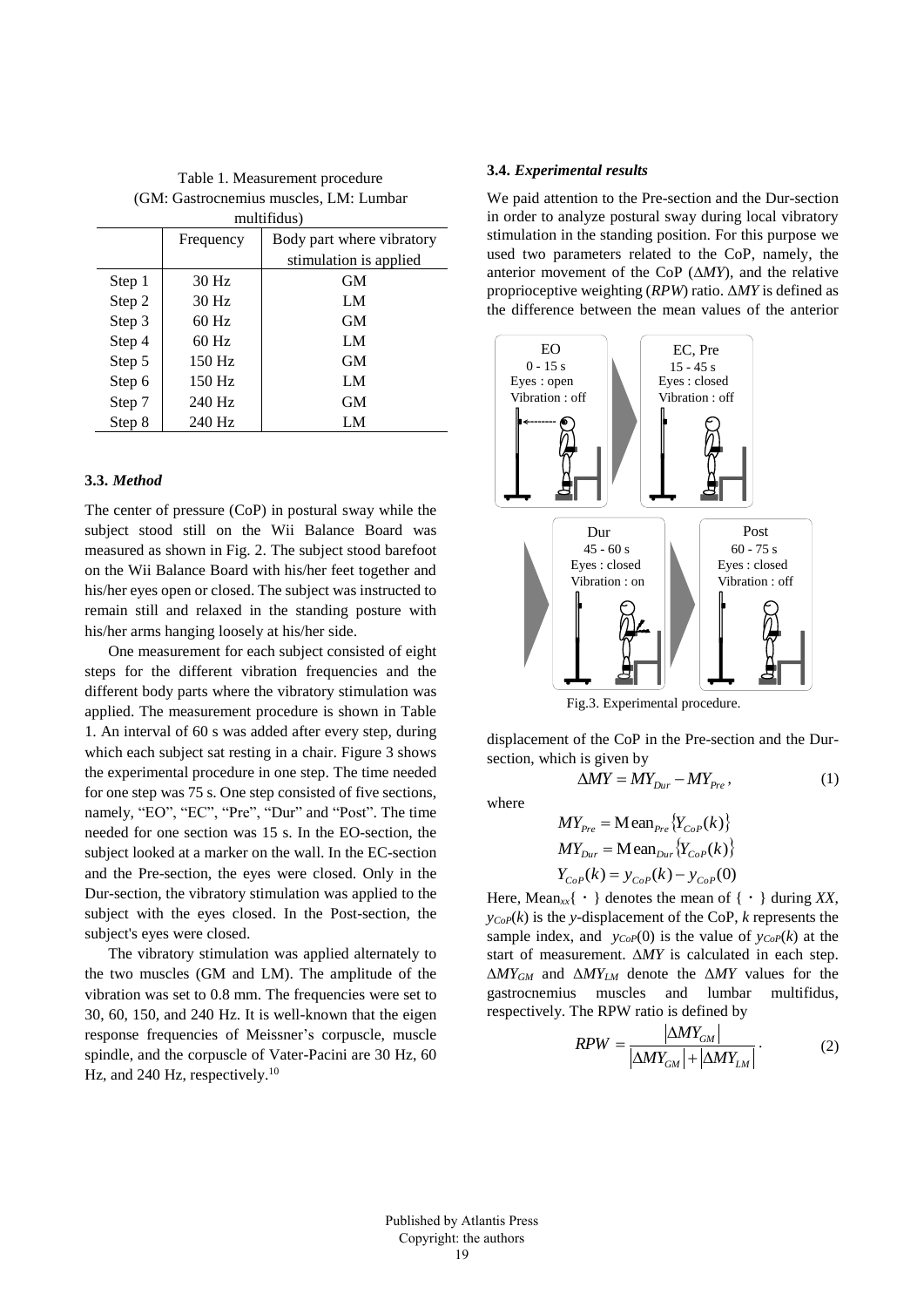As the *RPW* ratio approaches 100%, GM is used more than LM in motor control during quiet standing. This means that a lower leg-steered strategy is used in motor control. As the *RPW* ratio approaches 0%, this means that a trunk-steered strategy is used in motor control.

The experimental results are shown in Fig. 4, which shows the relationship between the frequency and *MY*, and the relationship between the frequency and the *RPW* ratio.

### **3.5.** *Discussion*

Fig.  $4(a)$ ,  $(d)$ ,  $(g)$  and  $(j)$  show that when the 60 Hz vibratory stimulation was applied to the GM, the CoP moved backward in all subject groups. This result is similar to the results obtained in previous studies<sup>6,7</sup>. Therefore, the proposed vibratory stimulation device and the experimental method using the developed device were confirmed to be effective in measuring the postural sway during local vibratory stimulation. Moreover, Fig. 4(a), (d), (g) and (j) show that when the vibratory stimulations with the frequencies of 30 Hz, 150 Hz, and 240Hz were applied to the GM, the CoP also moved backward in all subject groups.

On the other hand, Fig. 4(b), (e), (h) and (k) show that when the vibratory stimulations were applied to the LM, the CoP moved backward or frontward regardless of the change of frequency. This means that the biological response to vibration is uncertain.

Fig. 4(l) shows that as the frequency increased, the RPW ratio decreased. This response is a characteristic seen only in elderly people with low back pain. The same tendency was not seen in the other subject groups, as shown in Fig. 4(c), (f) and (i). This means that the RPW ratio does not depend on the frequency. Therefore, the results for the RPW ratios suggest that elderly people with low back pain performed balance control using their trunk more than their lower legs when vibratory stimulation with higher vibration frequency was applied.

# **4. Conclusion**

In this paper, we investigated the postural sway in response to local vibratory stimulation applied to young, middle-aged, and elderly people in the standing position. For this purpose we developed a variable-frequency vibratory stimulation device and measured the postural sway according to our experimental method.

As a result, we found that our device and the experimental method were effective in measuring the postural sway during local vibratory stimulation. Moreover, from the result for the RPW ratio, we found that elderly people with low back pain used a trunksteered strategy in motor control.

Future work related to this study will be to analyze the relationship between the postural sway and falls, to determine the causes of low back pain and falls through additional experiments, and to develop a treatment system for proprioception.

#### **References**

- 1. VITAL STATISTICS, Statistics and Information Department, Minister's Secretariat, Ministry of Health, Labor and Welfare JAPAN, http://www.mhlw.go.jp/english/database/dbhw/index.html
- 2. A. Richard, R. James and L. Daniel, What can the history and physical examination tell us about low back pain? J. the Am. Med. Assoc. **268** (1992) 760-765.
- 3. T. Urushihata and T. Kinugasa, Aging effects on the structure underlying balance abilities tests, *Tairyokukagaku* **56**(6) (2007) 711. (In Japanese)
- 4. R. Johansson and M. Magnusson, Human postural dynamics *Crit. Rev. Biomed. Eng.* **18** (1991) 413–437.
- 5. B. Bloem, J. Allum, M. Carpenter and F. Honegger, Is lower leg proprioception essential for triggering human automatic postural responses?, Experimental Brain Research **130** (2000) 375–391.
- 6. B. Simon, C. Paul and V. Sabine, Proprioceptive weighting changes in persons with low back pain and elderly persons during upright standing *Neuroscience Letters*. **366** (2004) 63-66.
- 7. B. Skinner, L. Barrack and D. Cook, Age-related decline in proprioception *Arch. Phys. Med. Rehabil.* **44** (1963) 645–650.
- 8. I. Pyykkö, P. Jäntti and H. Aalto, Postural control in elderly subjects, *Age Aging.* **19** (1990), 215–221.
- 9. A. Clark and L. Bryant, Validity and reliability of the Nintendo Wii Balance Board for assessment of standing balance *Gait & Posture*. **31** (2010) 307-310.
- 10. T. Ito, Y. Sakai, A. Kubo, K. Yamazaki, Y. Ohno, E. Nakamura, N. Sato, Y. Morita. The relationship between physical function and postural sway during local vibratory stimulation of middle-aged people in the standing position J. Phys. Ther. Sci. **26**(10) (2014) 1627-1630.